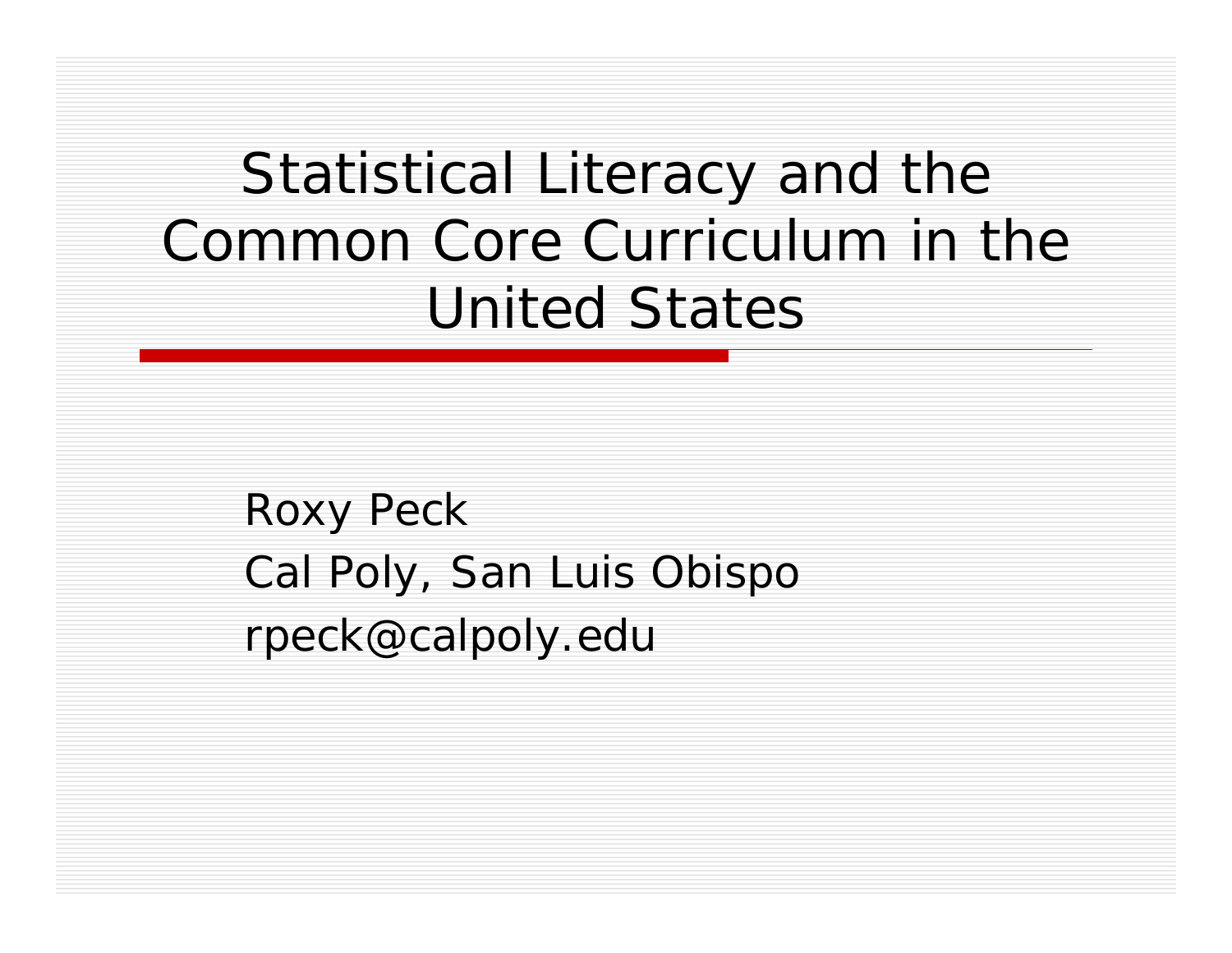These are interesting time for K-12 statistics education in the U.S.

Something is coming, but the BIG question is

Is it a tsunami



or great wave the we can catch and ride??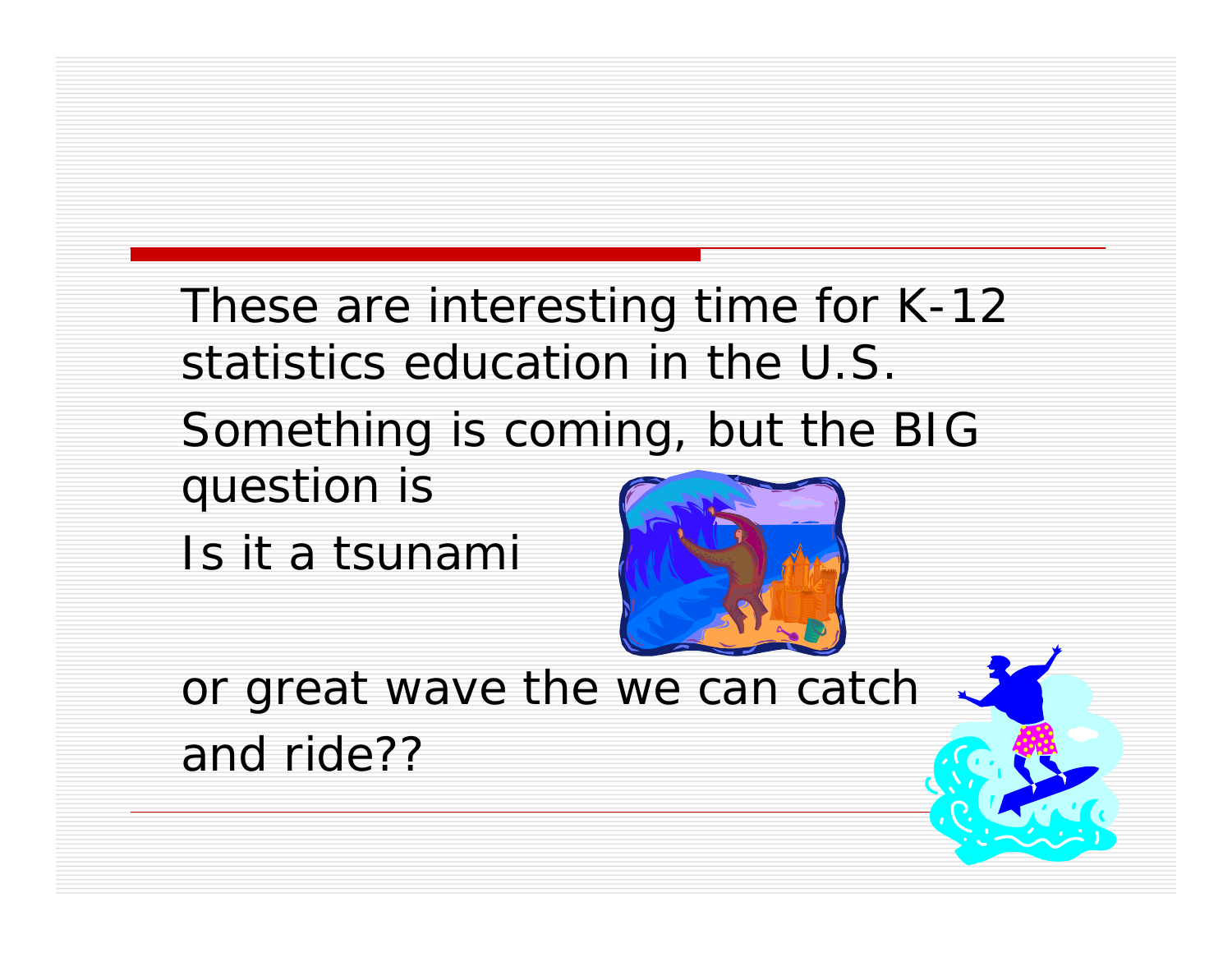# A Bit of History…

- **□ Statistics has been a recommended** part of the high school mathematics curriculum for a LONG time.
	- *Curriculum and Evaluation Standards* (NCTM, 1989), Standard 10
	- *Principles & Standards for School Mathematics* (NCTM, 2000), Data Analysis and Probability Standard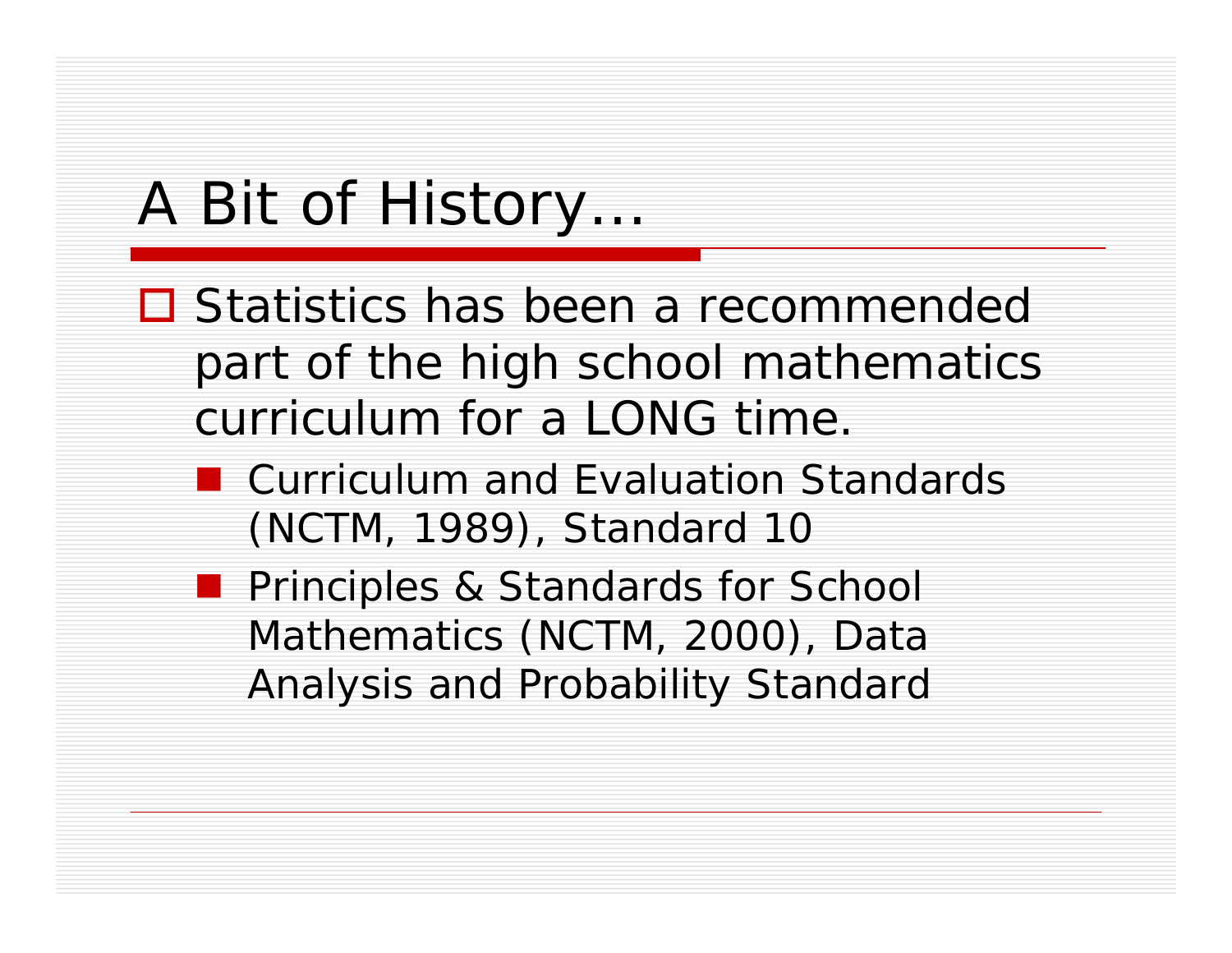# A Bit of History…continued

- BUT…
- □ Impact? Not so much.
- $\square$  Implementation has been elusive.
- □ Where statistics has been incorporated, it has often been done in an ad hoc way.
- □ All things considered, disappointing and little impact.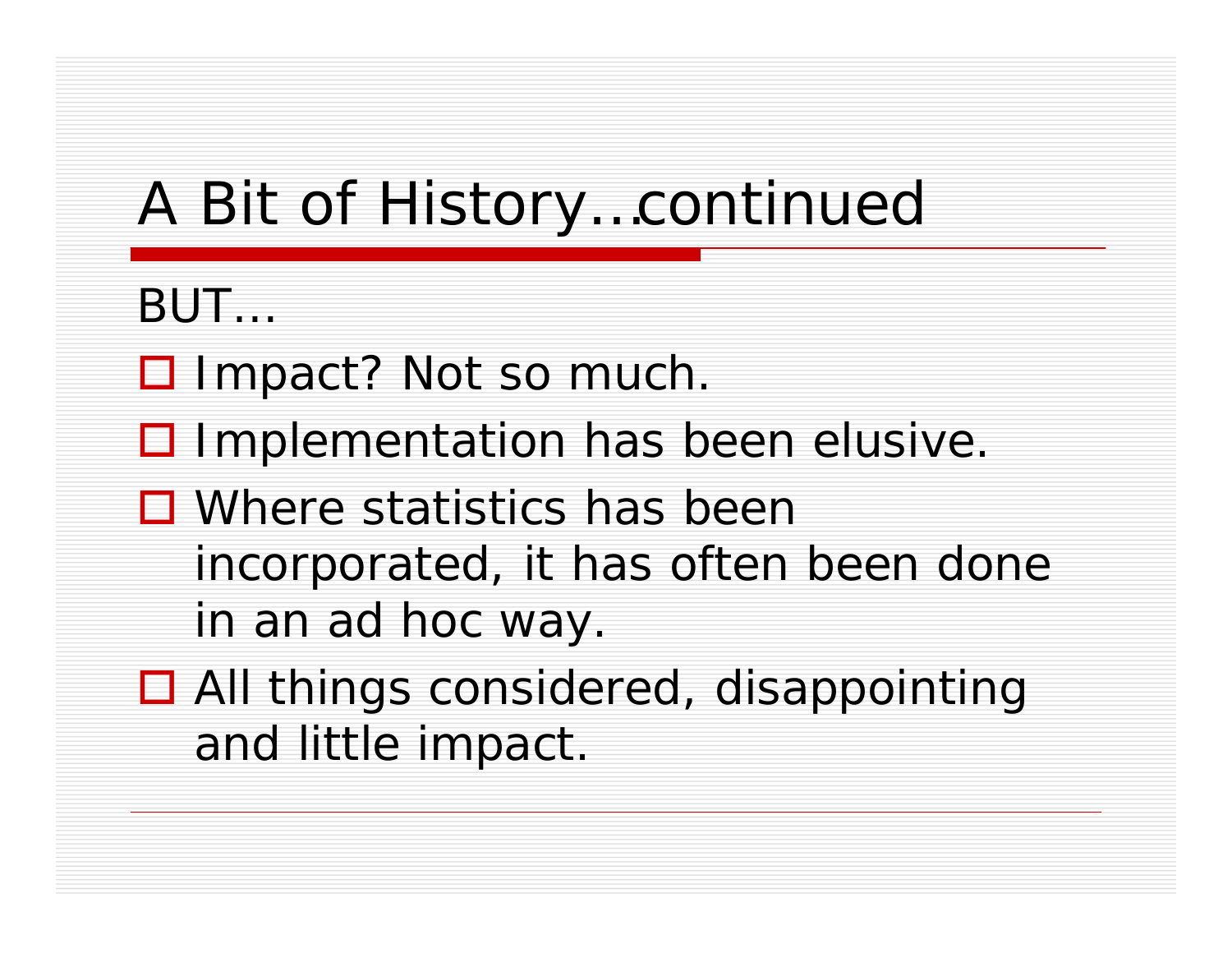## A Bit of History…continued

So what has changed?

Common Core State Standards in Mathematics.

Statistics standard gives statistics a more prominent role and places much more emphasis on conceptual understanding.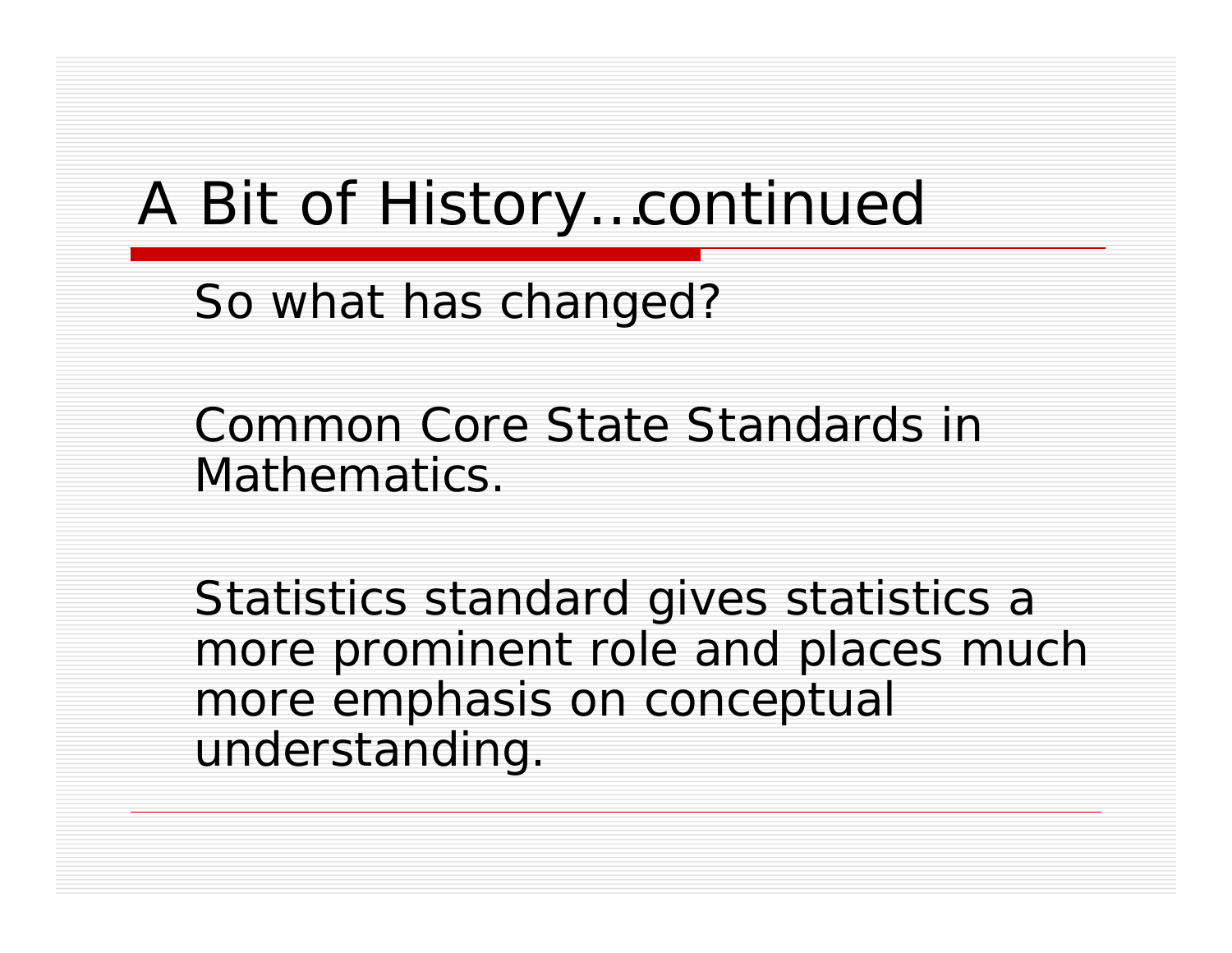So, if NCTM standards didn't have widespread impact, what makes us think even more aggressive statistics standards will have any impact?

#### **□** It's POLITICAL!

- **□** Initiated by State Governors' Association and Chief State School Officers.
- **□** Currently 42 states have committed to CCSS.
- **□ NATIONAL assessments are being** developed.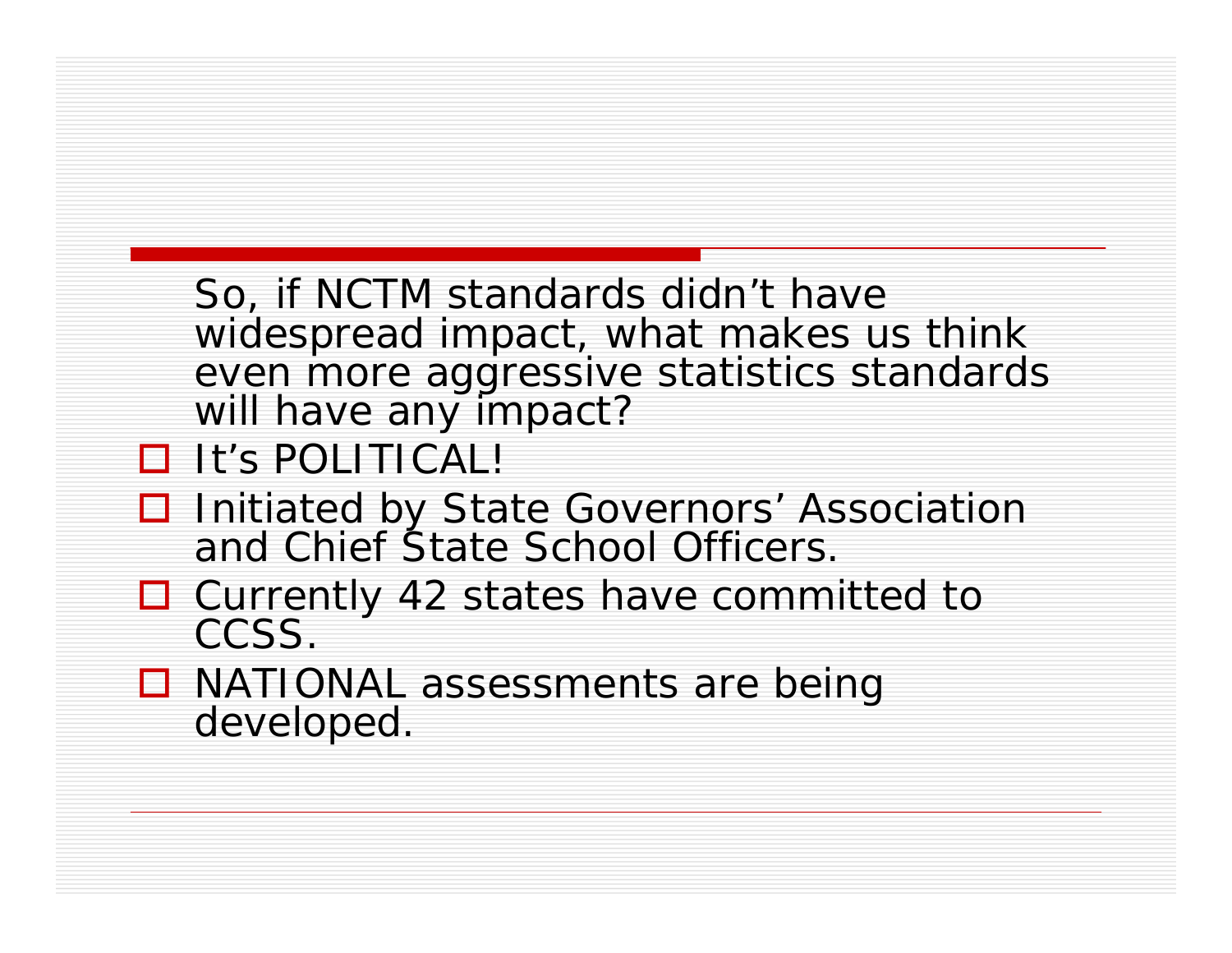## Where Does This Leave Us?

#### □ HUGE opportunities!

### **□ HUGE challenges!**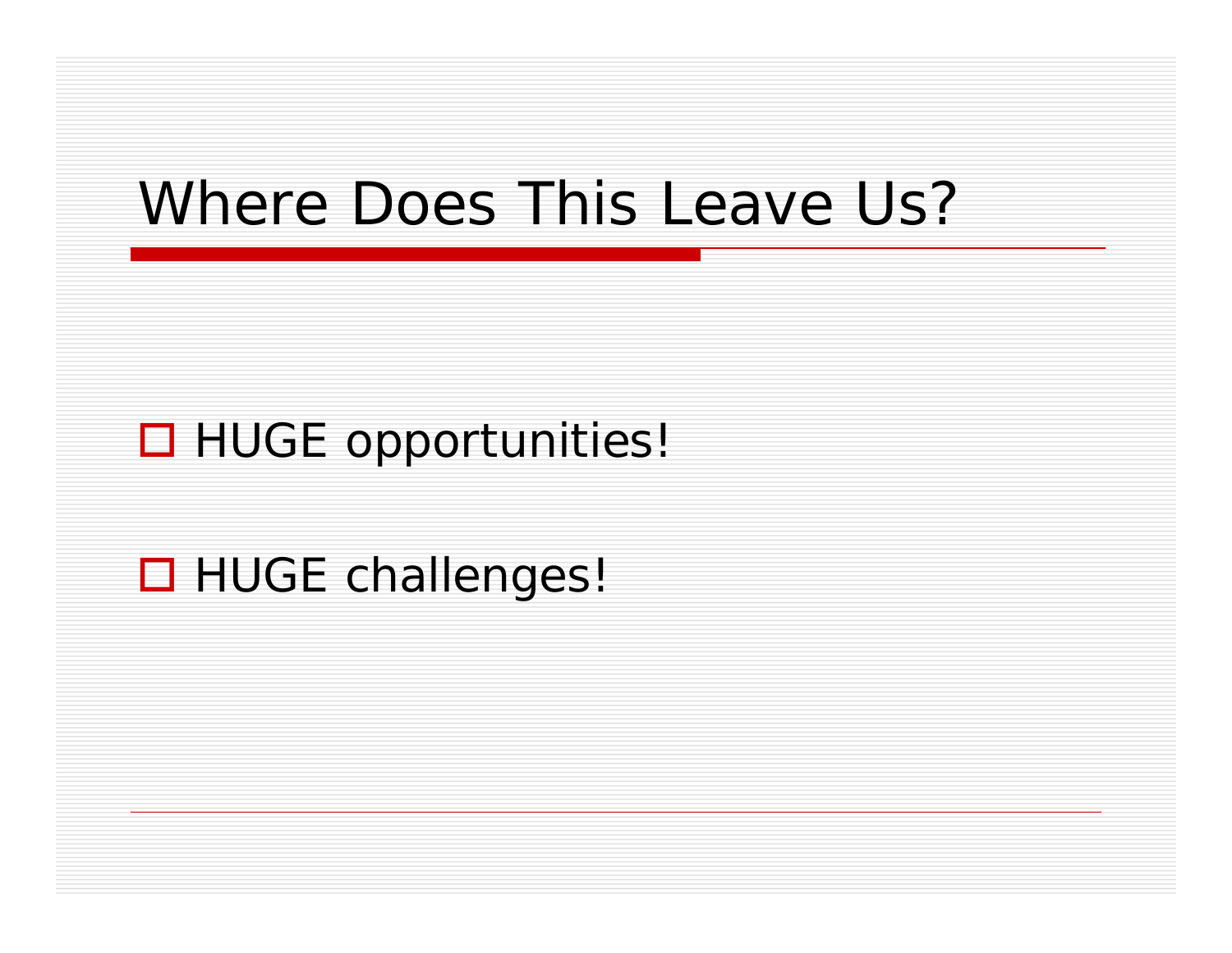# Huge Opportunities…

### $\Box$  The standards

- Carry the promise of "statistical literacy for all."
- □ The college-level introductory statistics course
	- Opportunity to completely re-think the college intro stat course.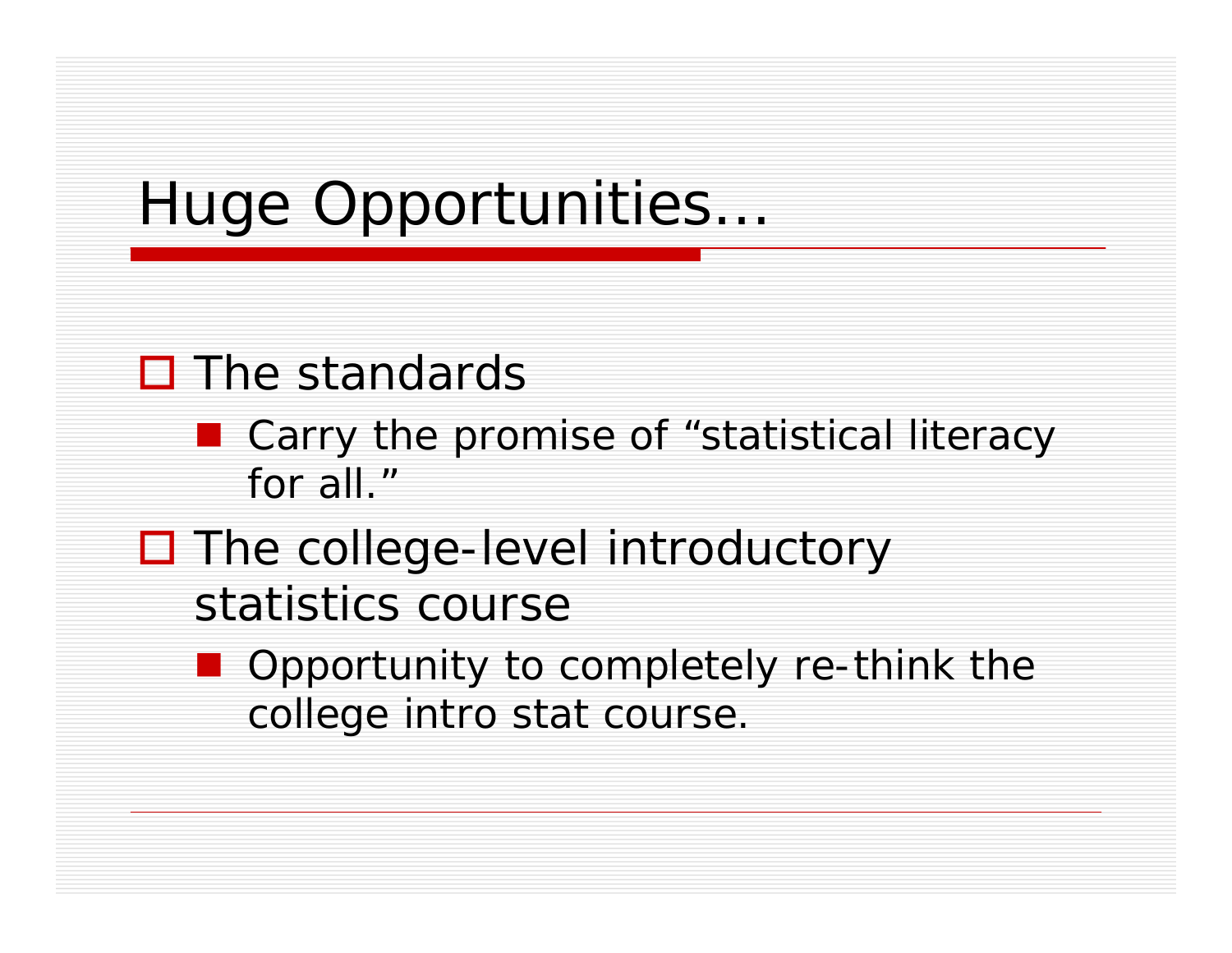## The Standards

#### **Summarize, represent, and interpret data on a single count or measurement variable**

- S-ID.1. Represent data with plots on the real number line (dot plots, histograms, and box plots).
- S-ID.2. Use statistics appropriate to the shape of the data distribution to compare center (median, mean) and spread (interquartile range, standard deviation) of two or more different data sets.
- S-ID.3. Interpret differences in shape, center, and spread in the context of the data sets, accounting for possible effects of extreme data points (outliers).
- S-ID.4. Use the mean and standard deviation of a data set to fit it to a normal distribution and to estimate population percentages. Recognize that there are data sets for which such a procedure is not appropriate. Use calculators, spreadsheets, and tables to estimate areas under the normal curve.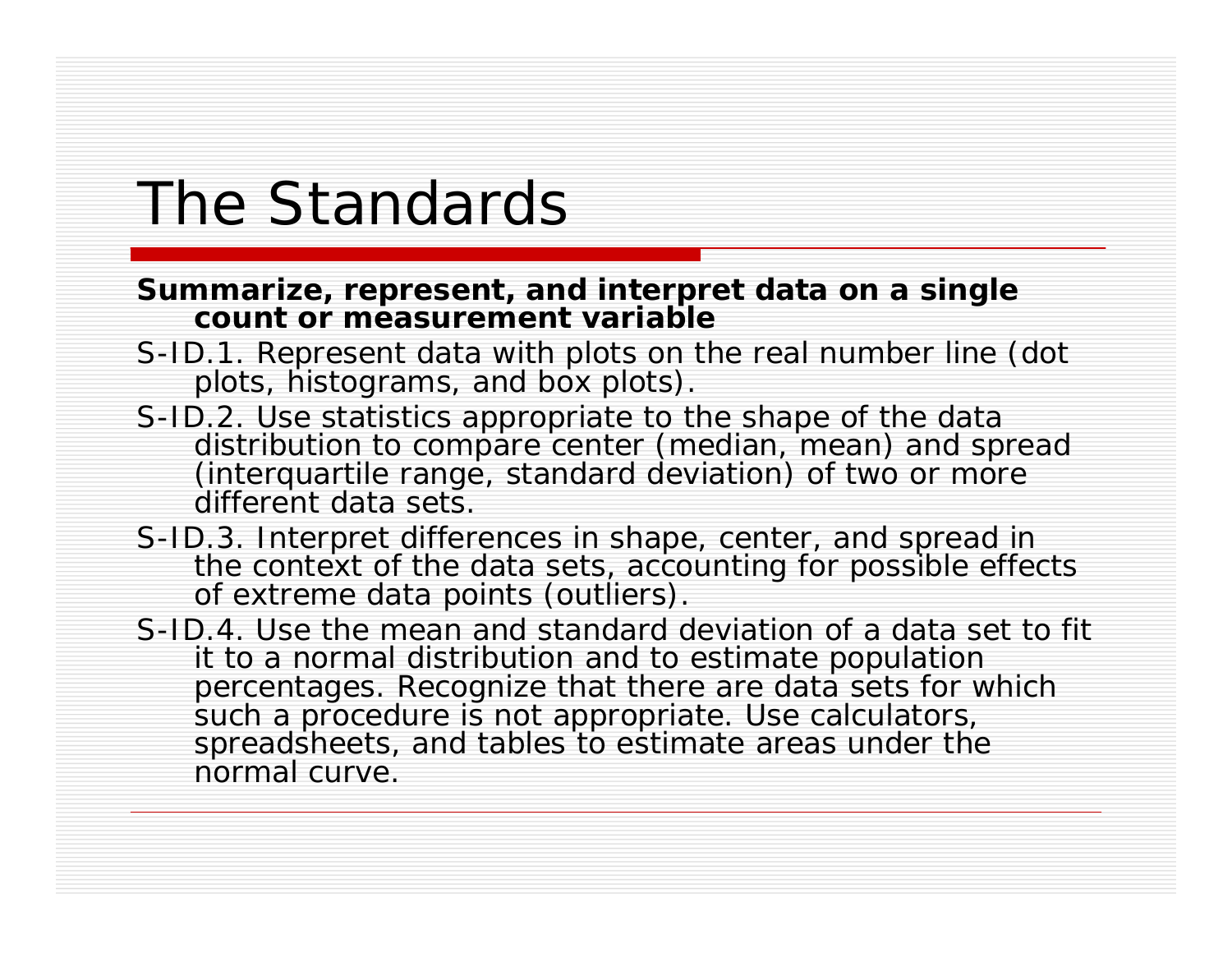## The Standards – There's More!

#### **Summarize, represent, and interpret data on two categorical and quantitative variables**

- S-ID.5. Summarize categorical data for two categories in twoway frequency tables. Interpret relative frequencies in the<br>context of the data (including joint, marginal, and<br>conditional relative frequencies). Recognize possible associations and trends in the data.
- S-ID.6. Represent data on two quantitative variables on a scatter plot, and describe how the variables are related.
	- **The State**  a. Fit a function to the data; use functions fitted to data to solve problems in the context of the data. Use given functions or choose a function suggested by the context. Emphasize linear, quadratic, and exponential models.
	- × b. Informally assess the fit of a function by plotting and analyzing residuals.
	- c. Fit a linear function for a scatter plot that suggests a linear association.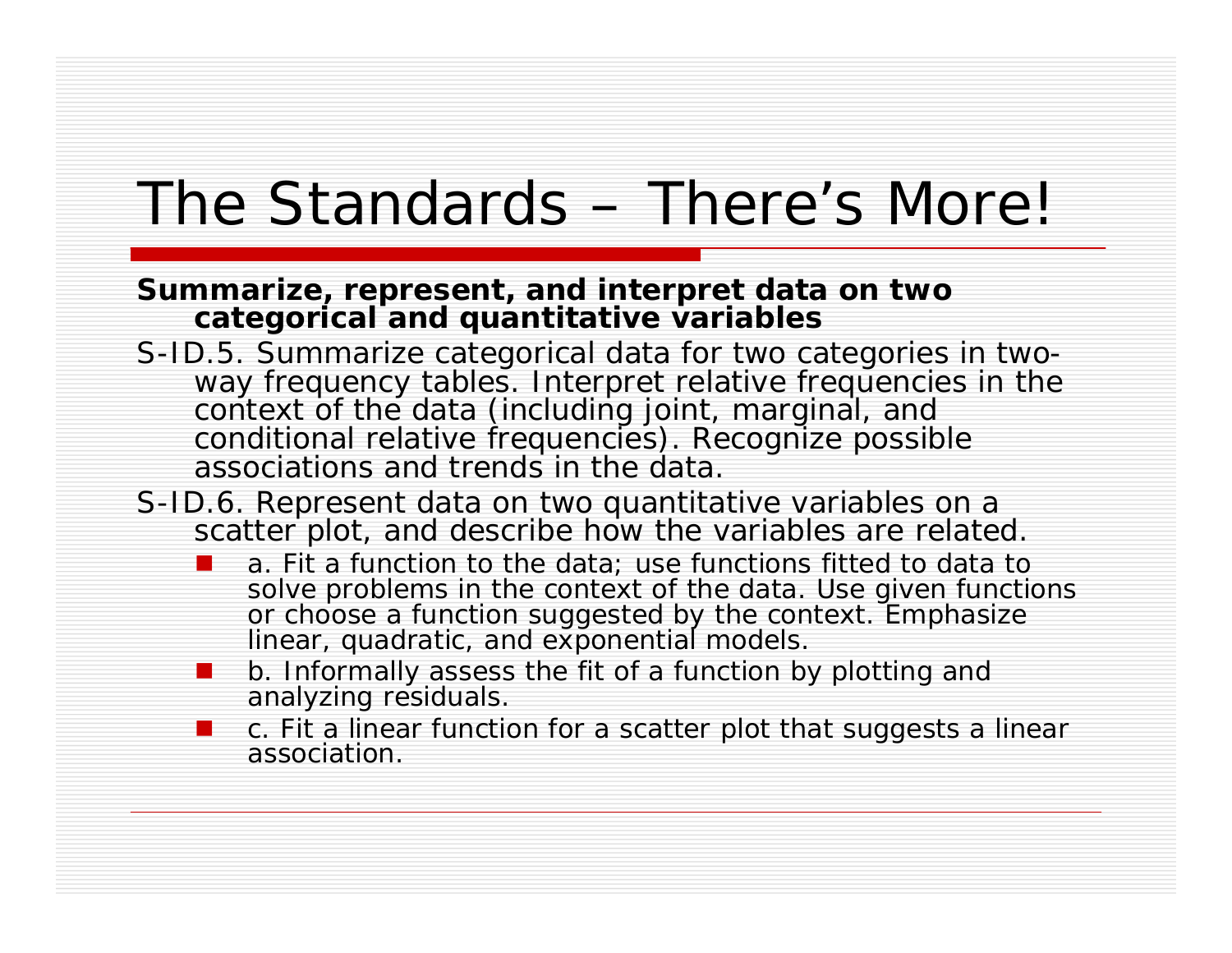## The Standards – And More!

#### **Interpret linear models**

- S-ID.7. Interpret the slope (rate of change) and the intercept (constant term) of a linear model in the context of the data.
- S-ID.8. Compute (using technology) and interpret the correlation coefficient of a linear fit.
- S-ID.9. Distinguish between correlation and causation.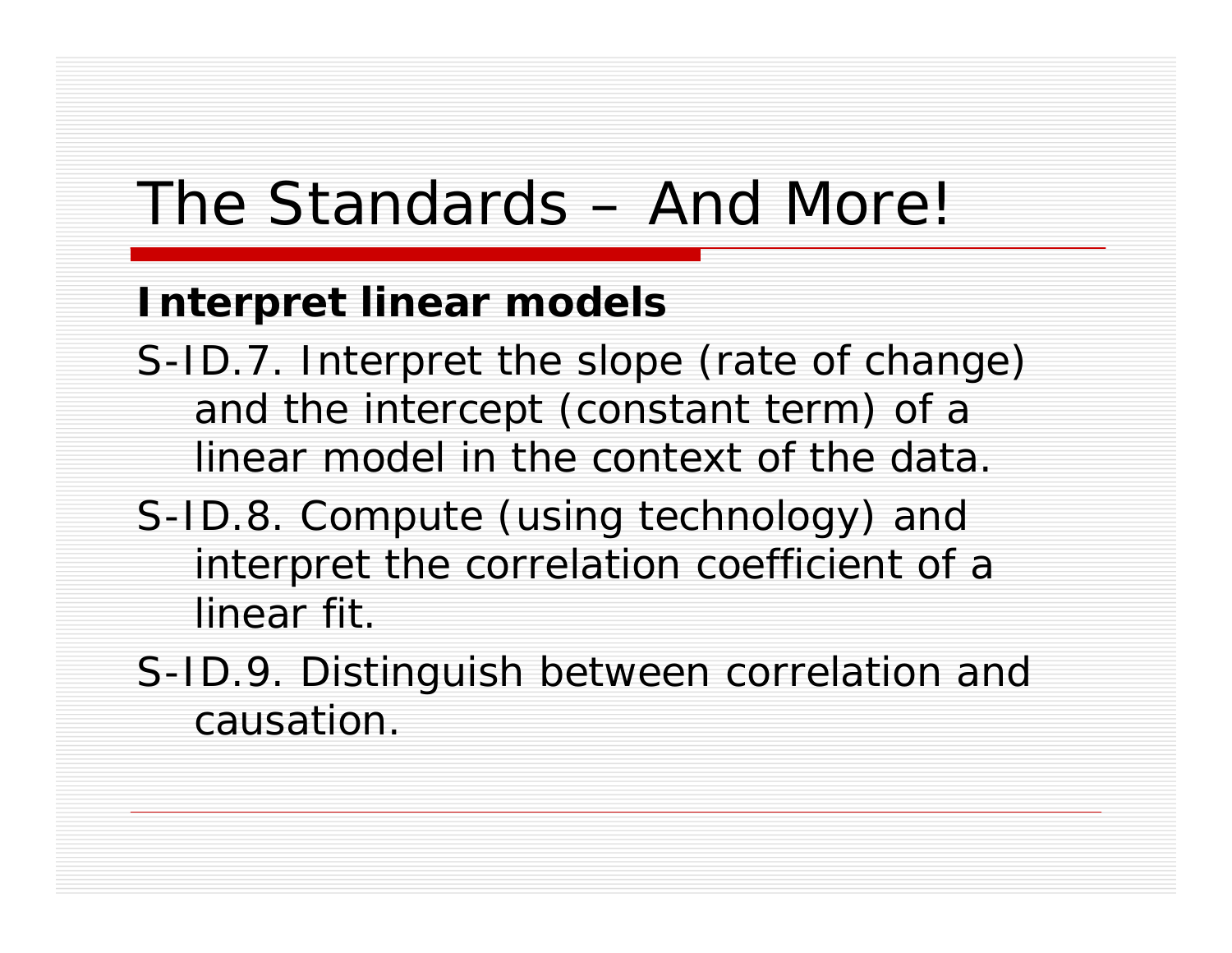## The Standards – But Wait! There's Even More!

#### **Make inferences and justify conclusions from sample surveys, experiments, and observational studies**

- S-IC.3. Recognize the purposes of and differences among sample surveys, experiments, and observational studies; explain how randomization relates to each.
- S-IC.4. Use data from a sample survey to estimate a population mean or proportion; develop a margin of error through the use of simulation models for random sampling.
- S-IC.5. Use data from a randomized experiment to compare two treatments; use simulations to decide if differences between parameters are significant.
- S-IC.6. Evaluate reports based on data.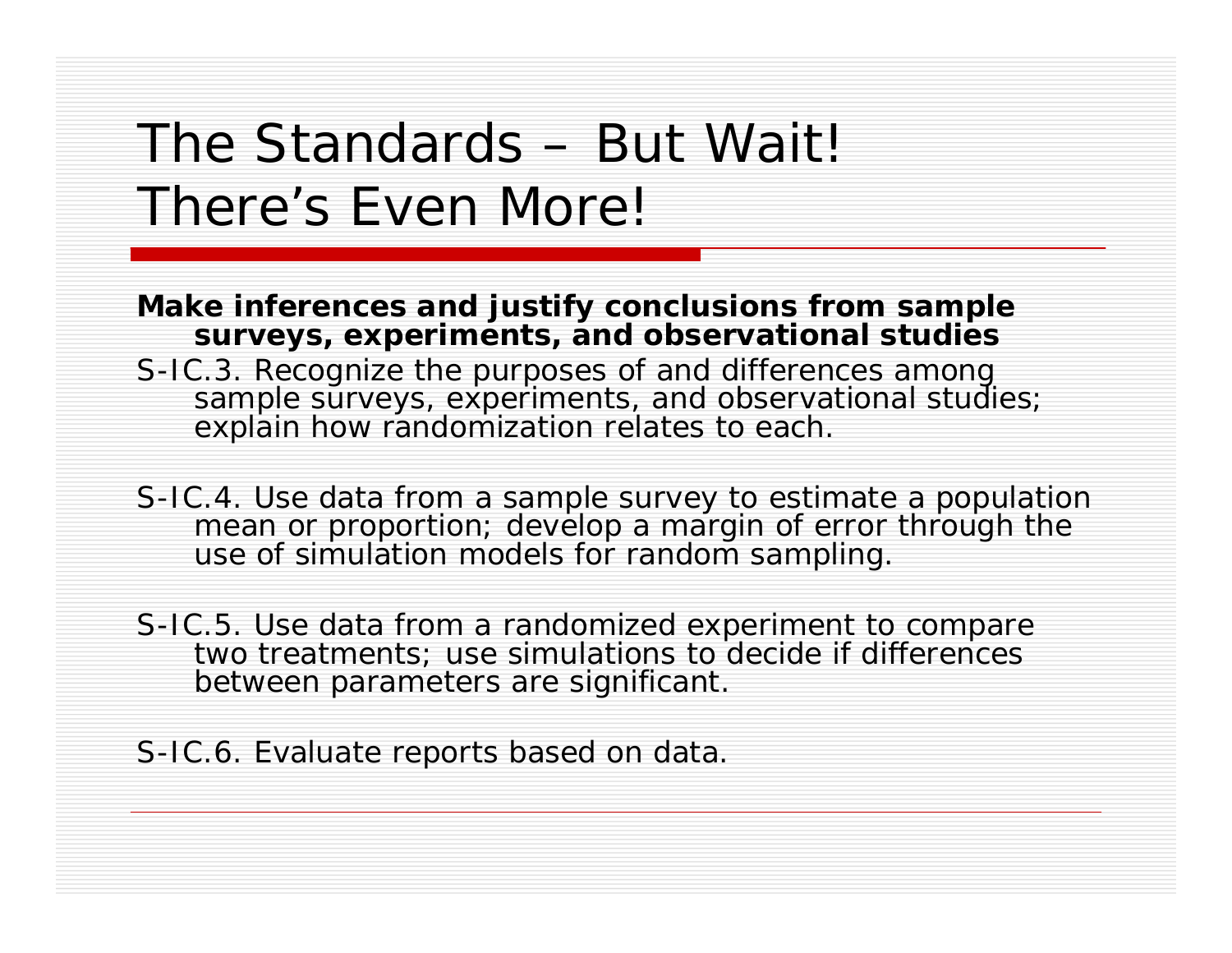## Wow!

This is not a description of the Advanced Placement or college-level statistics course! This is what ALL students are expected to have mastered by the time that they leave high school.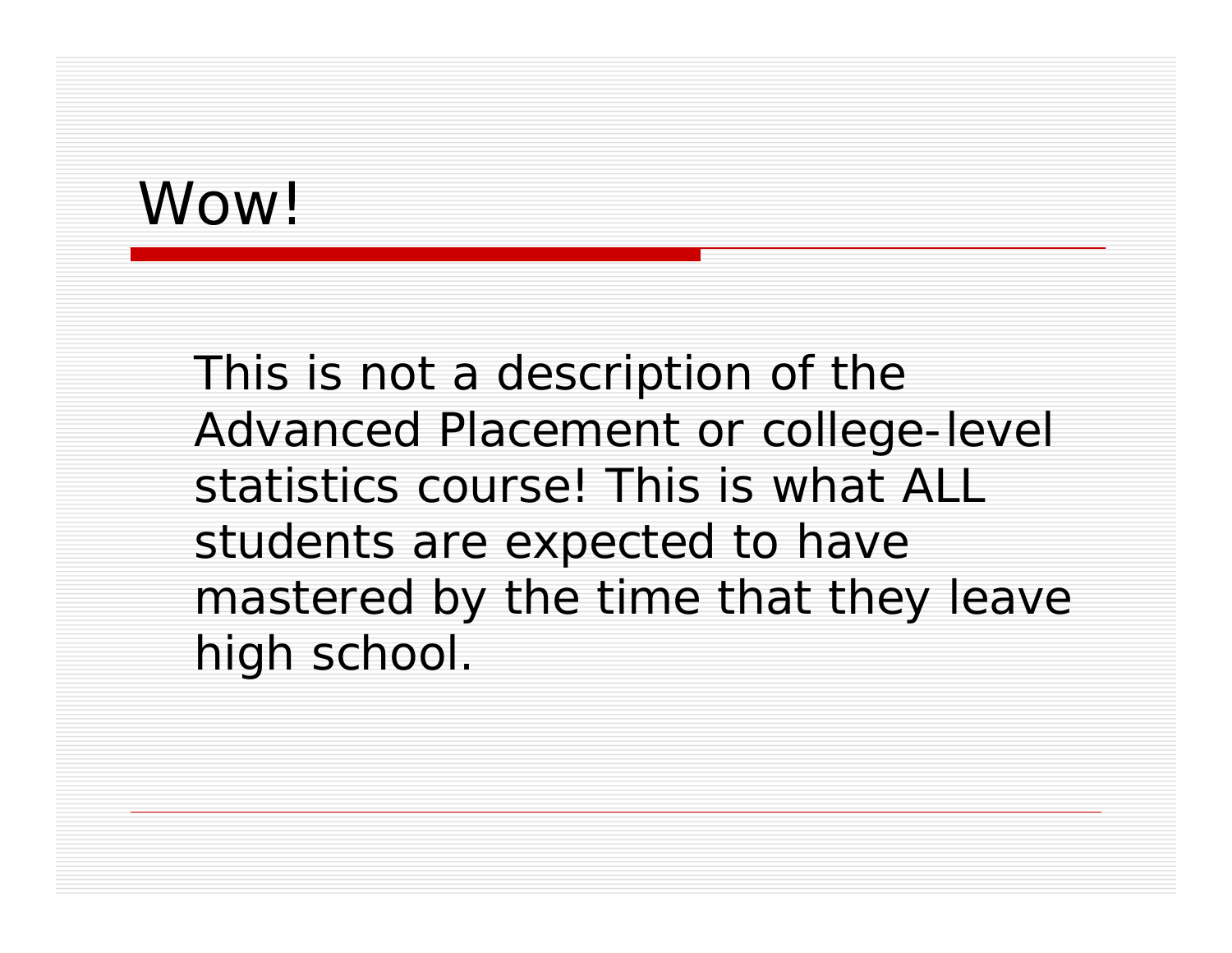## The College Intro Statistics Course

■ What would you do if students came into your course with this background??

■ Would it be what you are doing today?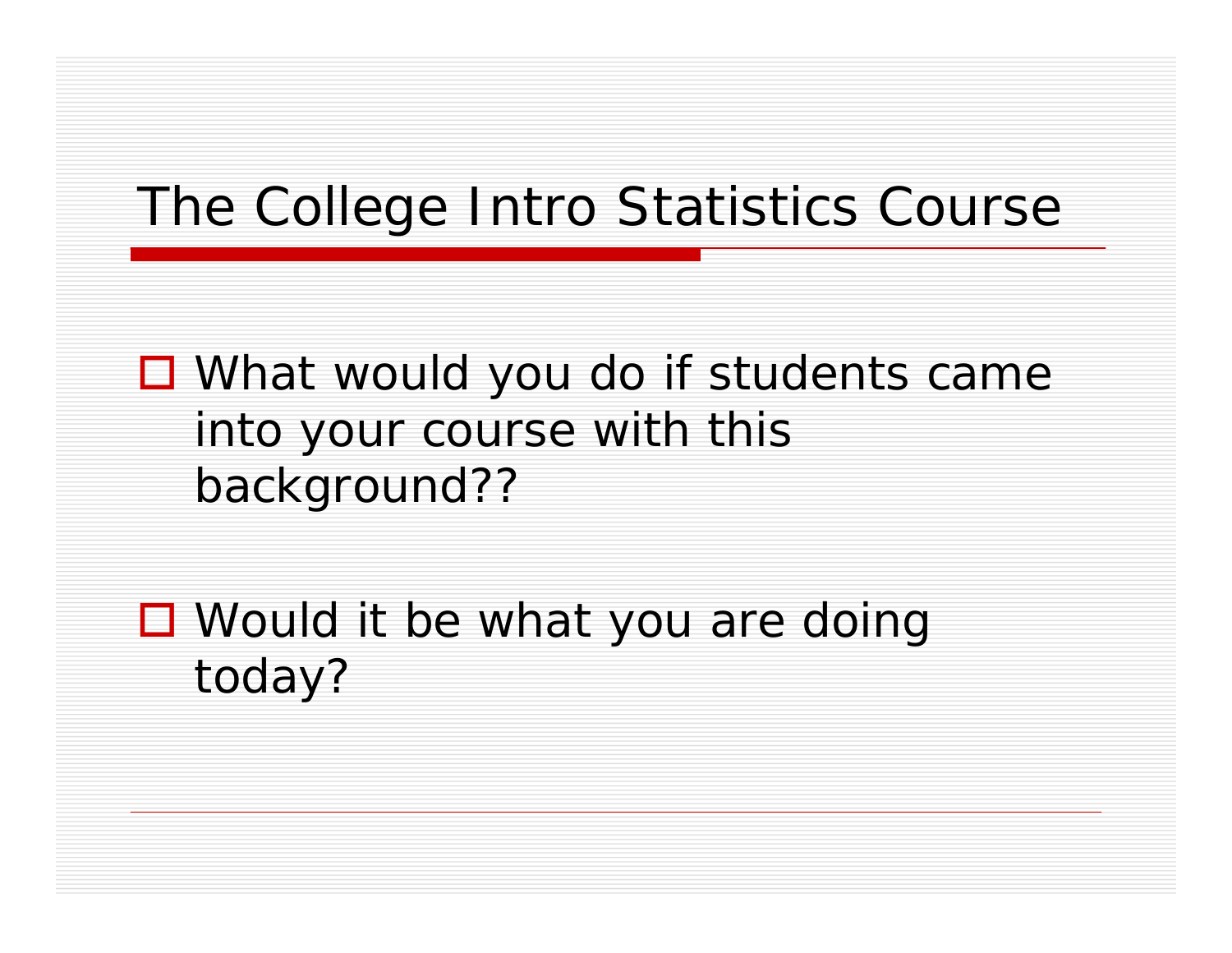# Huge Challenges…

### $\Box$  The standards

**Exery Algebra I and Algebra II teacher** now has dual role of teacher of mathematics AND teacher of statistics. Will algebra teachers be prepared for this?

### □ The college-level introductory statistics course

■ Colleges are notoriously slow to change. Enough said!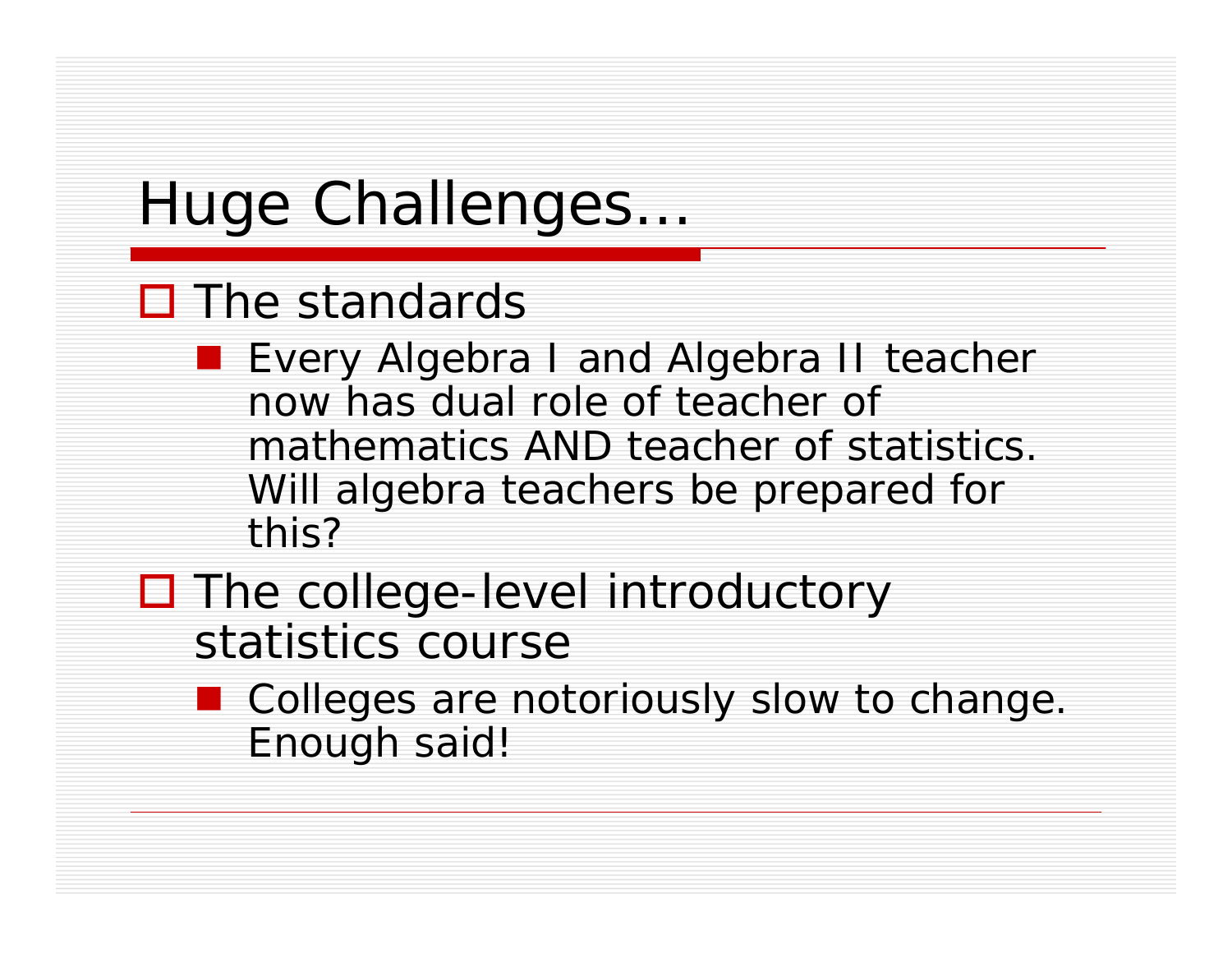What Needs to Happen for "Statistical Literacy for All" to be More than a Pipe Dream?

□ Curriculum reform (major)

□ Teacher professional development

GOOD ASSESSMENTS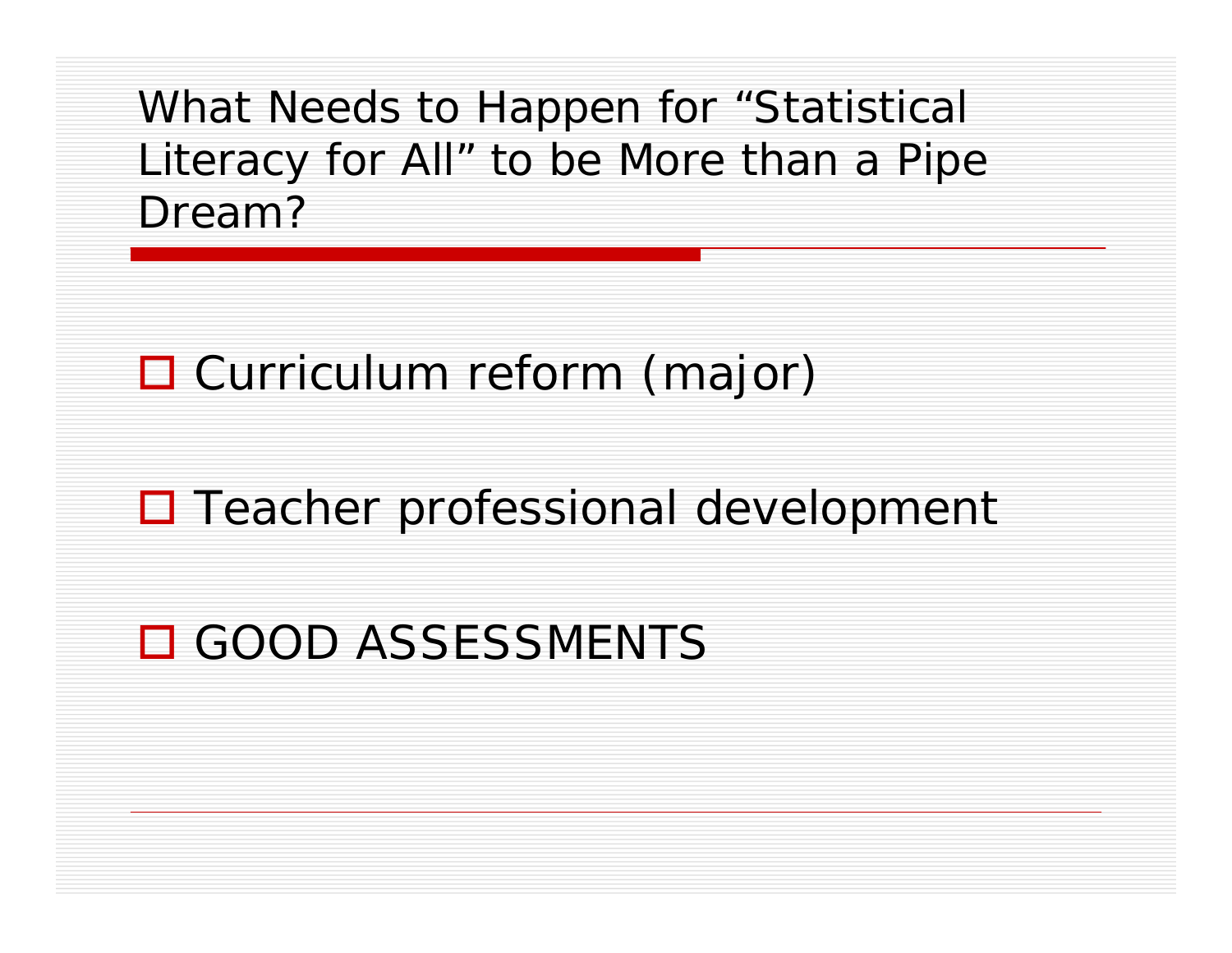# Why I Am Nervous...

- $\square$  Not sure that publishers fully understand the standards.
- Every algebra teacher?? And not just teaching statistics at a computational level, but at a conceptual level.
- Good assessments are criticalsuccess will hinge on this.